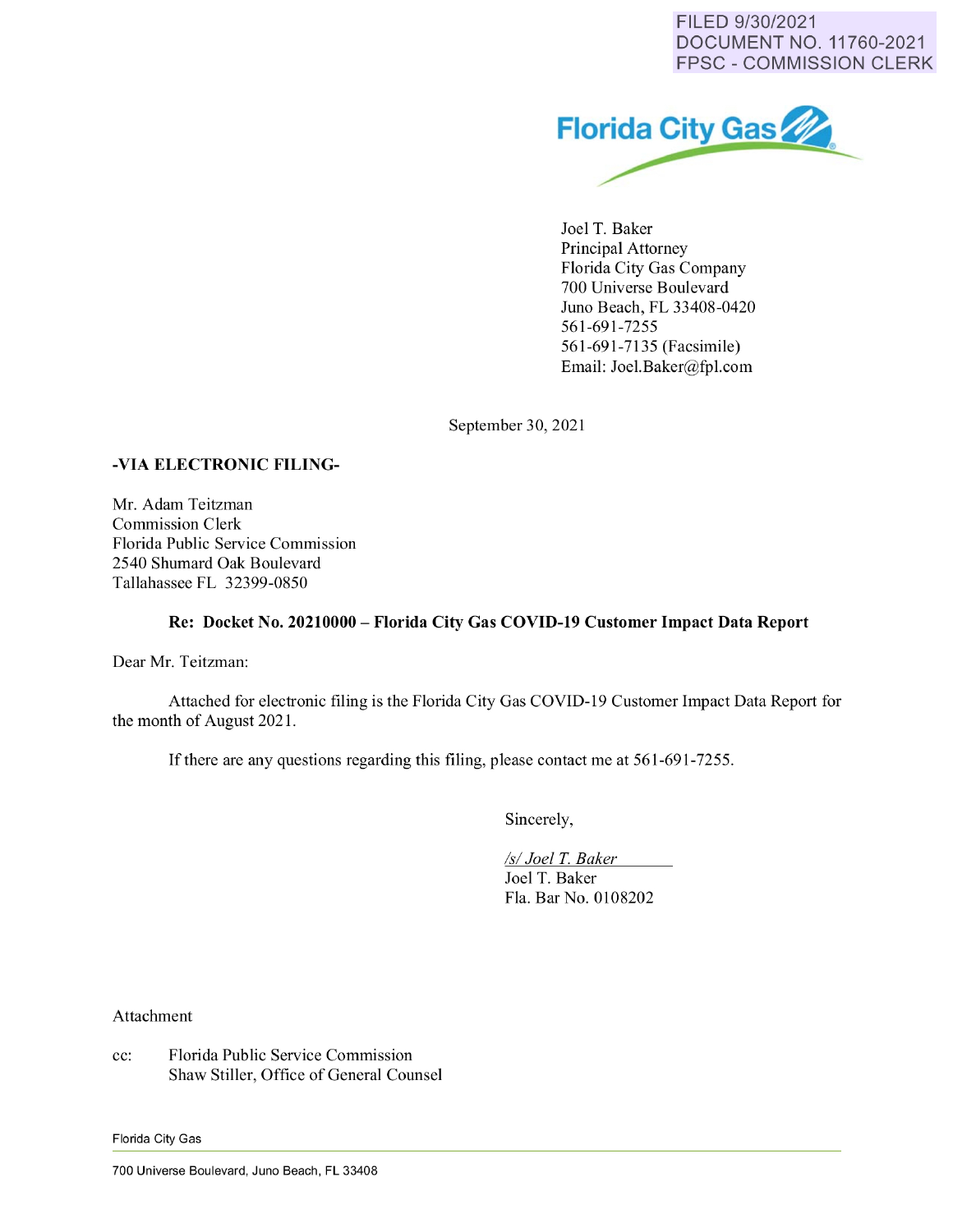**Utility:** Florida City Gas

## **Reporting Month:** August 2021

*The report should include data as of the last day of reporting month and is due by the last day of the following month*

| <b>Delinguent Accounts</b>              |                        |                         |
|-----------------------------------------|------------------------|-------------------------|
| Number of Accounts 60 -89 days past due | <b>Reporting Month</b> | <b>Prior Year Month</b> |
| Residential                             | 2.908                  | 3.141                   |
| Commercial / Industrial                 | 230                    | 225                     |
| Number of Accounts 90+ days past due    | <b>Reporting Month</b> | <b>Prior Year Month</b> |
| Residential                             | 4,716                  | 3,838                   |
| Commercial / Industrial                 | 349                    | 473                     |

| <b>Amount in Arrears</b>    |                        |                         |
|-----------------------------|------------------------|-------------------------|
| Amount 60 -89 days past due | <b>Reporting Month</b> | <b>Prior Year Month</b> |
| Residential                 | \$95,856               | \$261,370               |
| Commercial / Industrial     | \$74,129               | \$114,337               |
| Amount 90+ days past due    | <b>Reporting Month</b> | <b>Prior Year Month</b> |
| Residential                 | \$557,377              | \$630,447               |
| Commercial / Industrial     | \$489,734              | \$537,782               |

| <b>Payment Arrangements</b>                             |                        |                                            |
|---------------------------------------------------------|------------------------|--------------------------------------------|
| <b>Number of New Payment Arrangements</b>               | <b>Reporting Month</b> | March 2020 through Current<br>(cumulative) |
| Residential                                             | 73                     | 118                                        |
| Commercial / Industrial                                 |                        | 19                                         |
| <b>Average Duration of New Payment Arrangement</b>      | <b>Reporting Month</b> |                                            |
| Residential                                             |                        |                                            |
| Commercial / Industrial                                 |                        |                                            |
| <b>Percent of Customers Under a Payment Arrangement</b> | <b>Reporting Month</b> |                                            |
| Residential <sup>1</sup>                                | 0.1096%                |                                            |
| Commercial / Industrial <sup>2</sup>                    | 0.2295%                |                                            |

 $<sup>1</sup>$  Number of residential customers under a payment arrangement/total number of residential customers.</sup>

<sup>2</sup> Number of commercial-industrial customers under a payment arrangement/total number of commercial-industrial customers.

| <b>Bad Debt</b>                   |                        |                            |
|-----------------------------------|------------------------|----------------------------|
| Incremental Bad Debt              | <b>Reporting Month</b> | March 2020 through Current |
|                                   |                        | (cumulative)               |
| Incremental Bad Debt <sup>3</sup> | \$9,863.13             | \$175,552.93               |

 $<sup>3</sup>$ Difference between reporting month and the average of the same month for the prior three years; excluding any prior months that were impacted by</sup> named hurricanes. If a prior month is excluded, provide an explanation.

| <b>Late Fees</b>                    |                        |                         |
|-------------------------------------|------------------------|-------------------------|
| <b>Number of Assessed Late Fees</b> | <b>Reporting Month</b> | <b>Prior Year Month</b> |
| Residential                         | 15.692                 |                         |
| Commercial / Industrial             |                        |                         |